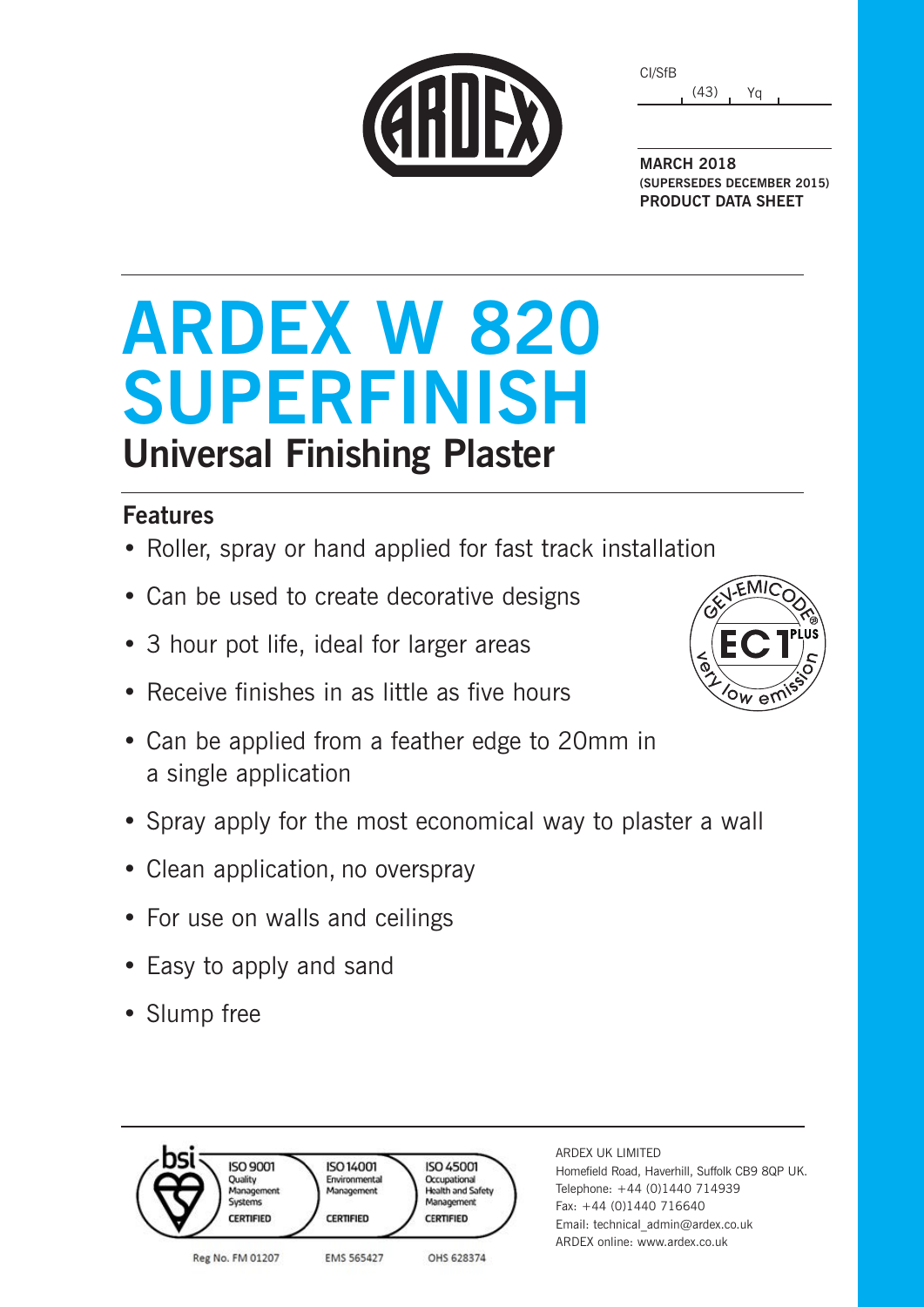## **ARDEX W 820 SUPERFINISH Universal Finishing Plaster**

### **DESCRIPTION**

ARDEX W 820 SUPERFINISH is a brilliant white, rapid hardening, polymer modified gypsum based compound for filling, smoothing and finishing interior walls and ceilings, in dry areas.

ARDEX W 820 SUPERFINISH can be applied in thin and thick applications and, with its non-shrink formulation, it is an ideal background to apply paint, wallpaper and other decorative finishes.

### **USE**

ARDEX W 820 SUPERFINISH can be applied in a variety of ways, by hand, roller or spray application to plaster, walls and ceilings.

ARDEX W 820 SUPERFINISH is ideal for fast track installation when covering larger areas. ARDEX W 820 SUPERFINISH can also be used to create decorative designs.

ARDEX W 820 SUPERFINISH can be used on the following substrates:

- Plasterboards
- Pre-rendered walls
- Suitable concrete backgrounds
- Aerated concrete
- Lightweight blocks
- Construction boards
- Filling of joints in plasterboards and prefabricated concrete slabs
- Plaster

### **SUBSTRATE PREPARATION**

Surfaces should be rigid, dry, clean and free from dust, grease and other barriers to adhesion. The product will adhere directly to plasterboards, absorbent construction boards, cement/sand renders and gypsum based plasters without priming.

Concrete or highly absorbent surfaces may require priming with ARDEX P 51 Concentrated Water-Based Primer and Bonding Agent. Dilute with 3 parts water to 1 part primer, apply with a brush and allow to dry.

Smooth and dense surfaces such as varnished finishes, oil based paints and other non-absorbent finishes may require priming with ARDEX P 82 Water Based Epoxy Primer and Bonding Agent or, ARDEX P 4 Ready Mixed Rapid Drying Multi-Purpose Primer.

**NOTE:** When required, compatible primers should always be used. If in doubt perform a trial application.

### **MIXING**

*1. Application by roller:*

Gradually add the powder to clean water while stirring continuously. The use of a drill and the appropriate spiral mixing paddle, suitable for the volume being mixed, is recommended. Use between 14.75 litres and 16 litres of water per 25kg bag depending on the consistency required. Allow the product to stand for 2-3 minutes to allow all of the high performance additives to fully dissolve and wet out before remixing the product to a smooth creamy consistency.

Roller application requires a coarse pile roller (20mm). Apply the mixed product to the entire surface to be plastered in a vertical motion, ensuring adequate coverage. Allow this application to dry before applying a second application of ARDEX W 820 SUPERFINISH at right angles to the first application (horizontally) and, whilst fresh, smooth with a smoothing blade, straight edge or steel float.

### *2. Application by spray pump:*

Gradually add the powder to clean water in a cylindrical bucket. The use of a drill and an appropriate spiral mixing paddle suitable for the volume being mixed is recommended. Use between 12.5 litres and 14 litres of water per 25kg bag depending on the consistency required. Mix to a lump free, smooth, thin consistency. Use a spray nozzle suitable for the application requirements.

**NOTE: Only mix ARDEX W 820 SUPERFINISH once if application is to be performed with spray pumps. Standing time and remixing are not required. If spray pumps/spiral mixers are used, interruption of work between mixes should not exceed 15-20 minutes depending on conditions. If longer interruption of works cannot be avoided, the machine must be cleaned thoroughly.**

For spraying thinner coats on to larger areas, use nozzles sized 535-543.

For filling holes, depressions or joints between plasterboards use nozzle size 243.

### *3. Application by hand:*

Gradually add the powder to clean water while stirring continuously. The use of a drill and appropriate spiral mixing paddle suitable for the volume being mixed, is recommended. Use between 11 litres

and 12.5 litres of water per 25kg bag depending on the consistency required. Allow the product to stand for 2-3 minutes to allow all of the high performance additives to fully dissolve and wet out before remixing the product to a smooth creamy consistency.

### **APPLICATION**

Small quantities can be mixed by hand. Gradually add 2 parts by volume of powder to 1 part by volume of clean water and thoroughly mix to the consistency required. Allow the product to stand for approximately 2-3 minutes after mixing to allow all of the high performance additives to fully dissolve and wet out before remixing the product to a smooth creamy consistency.

Apply with a notched/smooth steel trowel, coarse roller, spray pump, blade or filling knife. Notched trowel and roller application techniques require smoothing after application to the substrate, with a large straight edge/smoothing blade to create a smooth uniform finish.

All application techniques can be smoothed with a straight edge/smoothing blade. Apply at temperatures above 5°C.

### **For Filling Holes**

ARDEX W 820 SUPERFINISH can be used as a filling compound up to 20mm in thickness; holes should be filled gradually from the edges to help avoid air bubbles. Any imperfections should be removed with a damp sponge prior to drying, thus avoiding the need for sanding down. It is also possible to remove imperfections with a damp sponge and re-trowel to create a smooth finish. If preferred, the product can be sanded smooth when it has hardened to remove any imperfections or alternatively a subsequent coating may be applied.

Installation of reinforcing mesh/tapes may not be necessary for certain applications, however, their use is recommended.